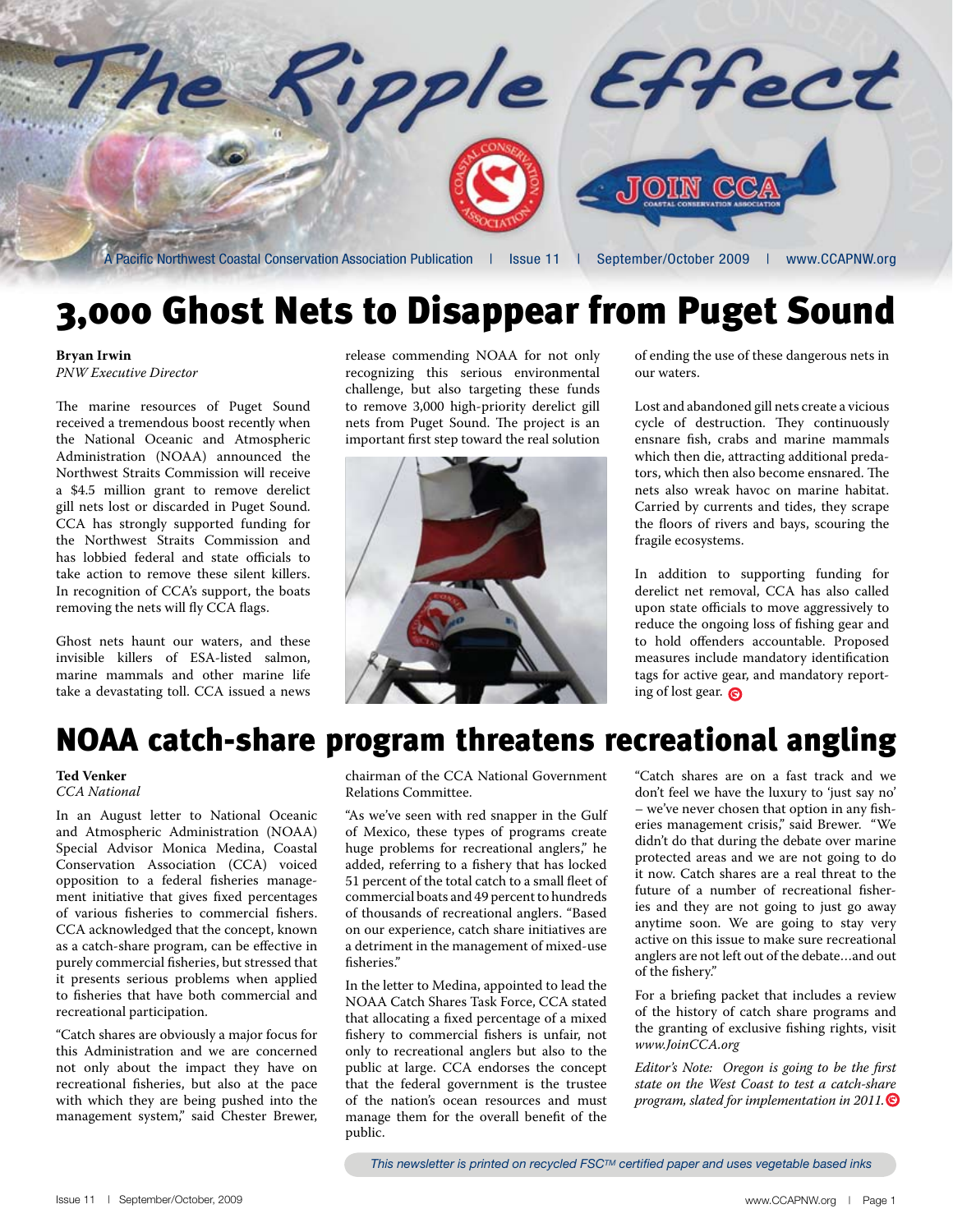## **CCA Regional News**

#### **Gary Loomis' From the Gut**



Membership, Membership, Membership!

Membership, membership, membership!!! I can't stress the importance of membership enough. For CCA to have the success required to meet out stated goals we need to keep adding to our membership. Its not enough being the biggest fish conservation group in the Northwest. We need to be the biggest conservation group. Period!!!

You all have done a great job making CCA what it is today. We had a fair amount of success in our first legislative cycles in both Oregon and Washington. The decision makers in Olympia and Salem heard CCA loud and clear and you should all be proud of our efforts. We learned a lot by participating in the legislative process and the the politicians and both states Department's of

#### **Bryan Irwin**

*PNW Executive Director*

Since CCA is a large national organization, I often receive questions about what happens to funds that are raised locally, and I think we have a great story to tell – one that we all need to share at every opportunity!

At one of our recent fundraising banquets I had a conversation with a gentleman who had never heard of CCA, but attended this year's banquet on the advice of a good friend, who told him that it was a worthy cause. He was no stranger to fundraising banquets, having attended dozens of Ducks Unlimited and Rocky Mountain Elk Foundation banquets over the years. He was obviously an avid outdoorsman and happy to be supporting CCA.

At one point he asked what we intended to do with the money that was raised that night. He was surprised to learn that all the money raised in the Pacific Northwest stays in the Pacific Northwest. That is the CCA

Wildlife and Fish learned a lot about CCA as well. But let me tell ya, we've got a lot of work to do between now and the next legislative cycle.

There's only one thing politicians are interested in and that's votes! The only way we can have any success is by increasing membership and that will in turn increase our visibility to the politicians. I say we double our membership between now and the next legislative session. That would be so easy to do if everyone just found one person to sign up to become members of CCA. We can't just rely on finding members at the sportsman shows or hoping interested people will walk in to a meeting and sign up. Its up to you and I to increase membership.

We're at a critical point and it would be easy to rest on our considerable accomplishments but we have to keep fighting to move forward. Take for instance the 190,000 salmon/steelhead punch tags sold in Oregon and Washington. Our total membership represents only about 5% of all these tags sold. Don't tell me the other 95% of salmon and steelhead fishermen in the Northwest don't have an interest in

## **Director's Corner Show Me the Money!**

model and part of the reason why individual states have been so successful at tackling fisheries issues in their respective states. The money we raise helps the fish, and other

#### With CCA, money raised in your state stays in your state!

marine resources, right here in the Pacific Northwest.

I went on to tell him that the only money we send to CCA National is from membership dues, which helps to offset the costs of the Tide magazine, member mailings and provides the Pacific Northwest with a high level of corporate, legal and strategic decision-making support, as well as lobbying at the federal level. Many of the decisions that affect our local fisheries are made at the federal level and it's important to have this connection. Even with our membership dues, we get a very good return on our investment. We are fortunate to be a part of an organization like CCA that truly is about conservation first!

the success of CCA. If CCA wins we ALL WIN especially the fish!

But why stop at finding membership within the ranks of the sport fishermen and women? We need to get non-anglers interested in our cause as well. People of all walks of life love the iconic salmon and they want to salmon to survive. So when thinking about finding new members think about your fishing friends but also think about your friends and family members that want to help save an cultural icon. If we all could just find one new member we could double membership and really send a message to Salem and Olympia!



#### Follow CCA on Twitter!

Do you Tweet? CCA in the Pacific Northwest is on Twitter, and you can get frequent updates and important news simply by signing up to follow!

Twitter is a free social networking service that enables users to send and read brief messages known as Tweets. These are text-based posts no longer than 140 characters (not words -- characters) displayed on an author's profile page. Subscribers to specific pages are known as followers.

Twitter is ranked as one of the 50 most popular web sites worldwide and the third most used social network. It's a great way to get the word out about CCA activities, important issues and to increase membership. You can also "follow" other important stakeholders, like the Oregon Department of Fish and Wildlife, the Washington Department of Fish and Wildlife, NOAA and the Pacific Fisheries Management Council.

To find out more, or to create your Twitter account, log onto www.twitter.com. To follow CCA in the Pacific Northwest, enter *http://twitter.com/ccapnw*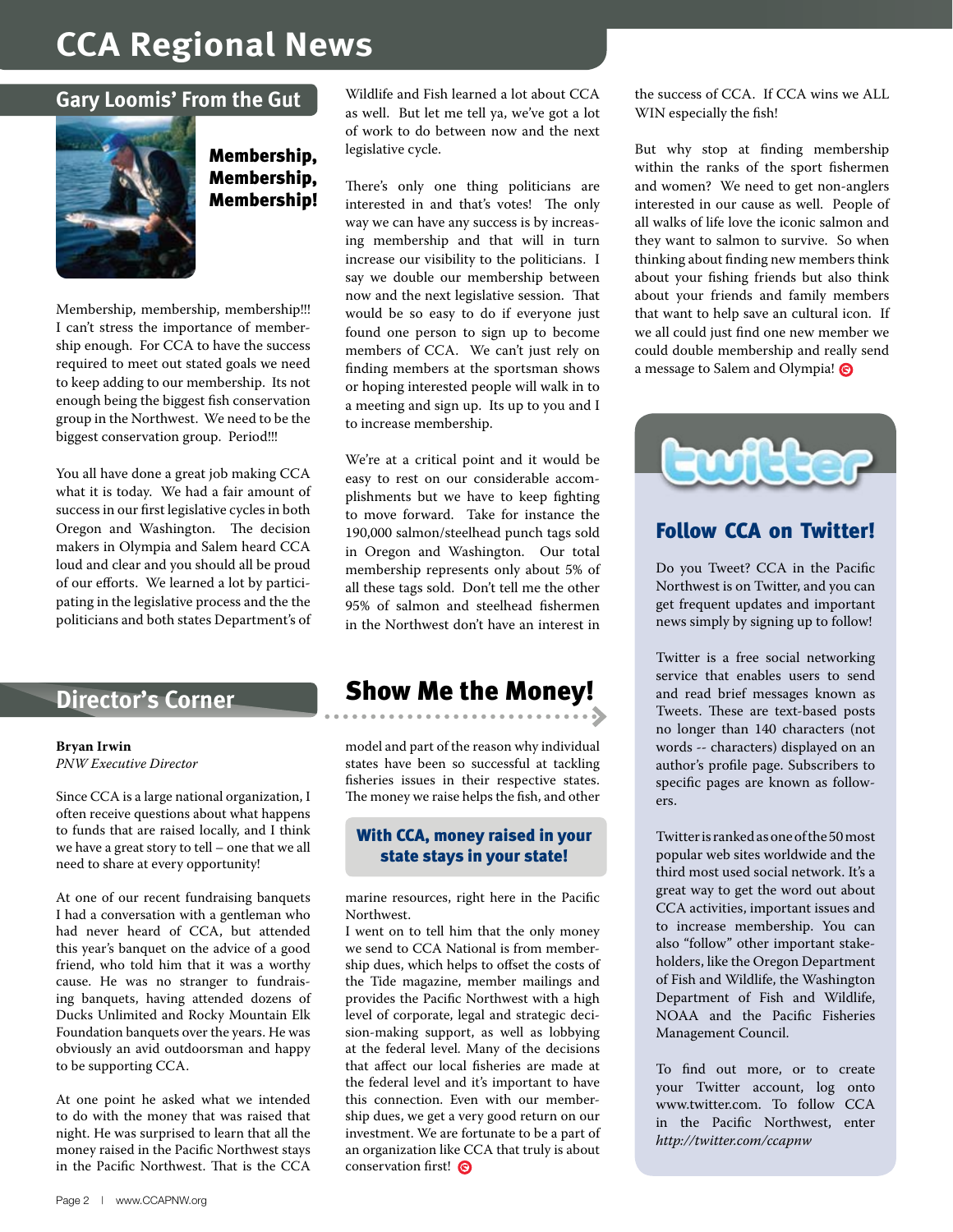# CCA Fish Tales



*Left*: John Stec's 14 year old nephew from Texas displays his first PNW fish – a Coho Salmon while standing along side Stec's granddaughters (12 & 14) with Buoy 10 crab.

*Right*: John Stec's granddaughter Jenny (14) holds up the first silvers of her lifetime.



**Do you have a great fish story and photo to share?** If so, we would love to share your "Fish Tale" with CCA PNW members. Please describe your catch in 200 words or less and include a high resolution digital color photo (.jpg or .tif file format). Remember to include your name and your chapter name. Stories might be edited for length. Please send stories and photos to *editor@ccapnw.org.*



## The Ripple Effect Staff

Managing Editor ~ *Bryan Edwards* Editors ~ *Pat Hoglund • Angela Hult Advertising Manager ~ Mike Perusse: glxrep@comcast.net* Design and Layout ~ *Jesse Sampson ~ www.SmallStreamDesign.com* Comments or questions? ~ *Please contact: editor@ccapnw.org*

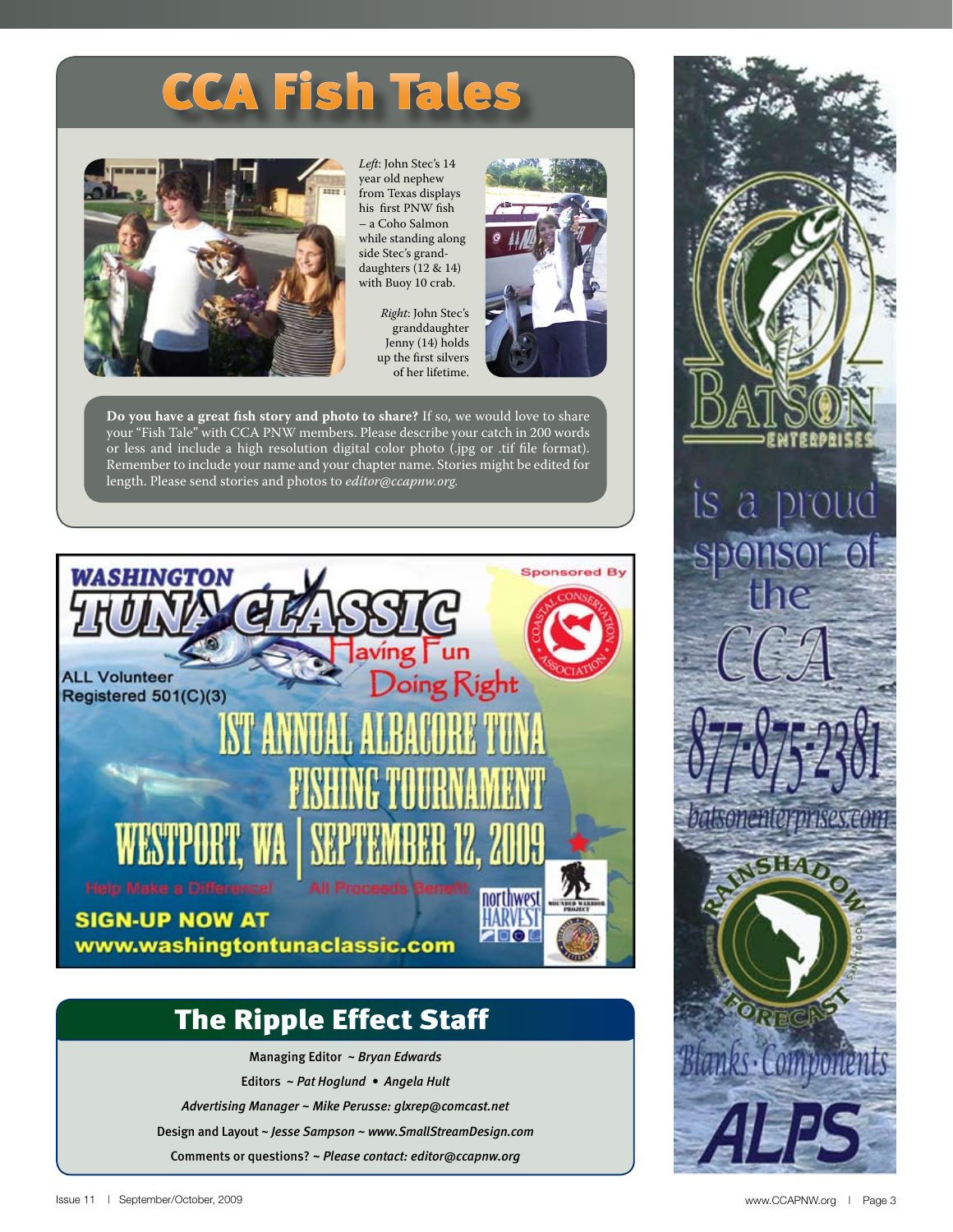#### **President's Message**

#### **John Stec**

#### *Oregon CCA President*

The dust may have settled upon Oregon's legislative session but make no mistake – school was definitely not out for the summer for CCA Oregon. While we all sought relief from the summer heat wave, regular meetings of our Government Relations Committee and ongoing discussions with lobbyist Shawn Miller and Fisheries Director Heath Heikkila continued. The wheels are already in motion for our next round of activity on behalf our conservation efforts.

One new element of interest to all of our membership is the formation of a Political Action Committee, or PAC. Upon the advice of Shawn Miller, applications have been prepared and filed for the creation of the Coastal Conservation Oregon PAC. This is a significant event, because the PAC will be able to raise money in support of political candidates – something that we in CCA state chapter cannot do. As you know, supporting political candidates plays an important part of achieving our goals.

#### **Government Relations Update**

Oregon members should be proud and encouraged by the accomplishments we achieved during Oregon's legislative session. We raised our profile, developed credible relationships with decision makers, educated legislators about the issues that are important to our members and demonstrated public support for our positions. These efforts established CCA as a leading force in conservation efforts and fishery issues in the Pacific Northwest, giving the average recreational angler and conservationist a powerful voice in current and future fishery decisions.

#### HB 2579

Introducing a bill during our first legislative session was an amazing accomplishment and learning experience. The bill in its original form was severely altered (in Salem it is known as "gut and stuff"), with most of our language removed and language requiring the formation of an allocation task force inserted. With the help of Senator Vicki Walker we were able to draft our selective harvest language in the form of an amendment if the bill was going to pass. Ultimately the bill died in her committee, paving the way to move forward without a task force,

## A New Conservation PAC Formed

The Coastal Conservation Oregon PAC is the new political voice for our Pacific Northwest fish. As an Oregon taxpayer you have the unique opportunity to make a free contribution to the Coastal Conservation Oregon PAC. Through Oregon's political tax credit, married couples (filing jointly) receive a dollar for dollar tax credit of up to \$100 (\$50 for singles).

Do not confuse this with a tax deduction. This is better. The amount of your contribution to the PAC comes straight off your tax bill (up to the previously mentioned maximums) or in the case of the refund it is added to your return. Simply put, there is no excuse for not donating to a PAC - it won't cost you a dime - and you will be helping to improve our fisheries in our state and subsequently throughout the Pacific Northwest. The only hitch is that you can only take advantage of this opportunity once a year. We ask you to consider making a contribution to the Coastal Conservation Oregon PAC as a very productive way to positively impact the resource and the future of sport fishing.

| Coastal Conservation Oregon PAC<br>89358 Cranberry Lane<br><b>Bandon, OR 97411</b>                                                                                                                                             |     |
|--------------------------------------------------------------------------------------------------------------------------------------------------------------------------------------------------------------------------------|-----|
| Please print clearly. This information is required by law.                                                                                                                                                                     |     |
|                                                                                                                                                                                                                                |     |
|                                                                                                                                                                                                                                |     |
|                                                                                                                                                                                                                                | St: |
|                                                                                                                                                                                                                                |     |
| E-mail: The Company of the Company of the Company of the Company of the Company of the Company of the Company of the Company of the Company of the Company of the Company of the Company of the Company of the Company of the  |     |
| Occupation: and the contract of the contract of the contract of the contract of the contract of the contract of the contract of the contract of the contract of the contract of the contract of the contract of the contract o |     |
| Employer:                                                                                                                                                                                                                      |     |
| Employer Street Address:                                                                                                                                                                                                       |     |

**To donate to the Coastal Conservation PAC mail your check to:** *Coastal Conservation Oregon PAC*

| $C$ ity<br>$J_{\rm H}$ |  |
|------------------------|--|

(If this Contribution/Donation is for two, above information is needed for both)

Amount enclosed:

To make a contribution by credit card please call 877-255-8772

**Thank you!**

## Oregon Legislative Session in Review

one that at best would have delayed true harvest reform.

Introducing our "selective harvest bill" provided the opportunity to educate our legislators on the science behind selective harvest. Several bills focused on changing harvest methods in the main stem of the Columbia were considered, and though none of them passed, the legislature is now very aware of the need to move toward selective commercial fishing. Support for this fact was underscored when hundreds of CCA Oregon members rallied at the capitol in support of 2579 in what was the single largest turnout to support any bill in Salem this year.

#### SB 472

This bill was introduced by Senator Jason Atkinson and supported by CCA Oregon after confirming appropriate conservation measures were adopted. The bill requires the State Fish and Wildlife Commission to revise the hatchbox program on the middle and upper Rogue River, after consultation with local communities and conservation groups. The bill passed and was signed by the governor, with several projects already being suggested by ODFW to increase salmon production in specified tributaries of the Rogue River. This includes the testing of incubator boxes at the Hatchery Scientific Review Center on Fall Creek.

#### HB 3013

The "Marine Reserves Bill" establishes strict rules on the temporary funding of the OPAC recommendations for two Pilot Sites. CCA Oregon was able to work with ODFW and legislators to include language that aligns the law with CCA's position on Marine Reserves. This includes the addition of requirements for periodic review, establishing science-based goals, and prohibiting the use of tag and license fees to operate Marine Reserves. This bill passed and was signed by the Governor.

During this session we demonstrated the effectiveness of the CCA model, and we must continue to leverage the progress that we made. If we stick to the model, put the resource first, provide a consistent and credible message based on scientific principles, recognize the importance of all aspects of the organization (membership, fundraising, communications and advocacy), there is no limit to what we can achieve.  $\bullet$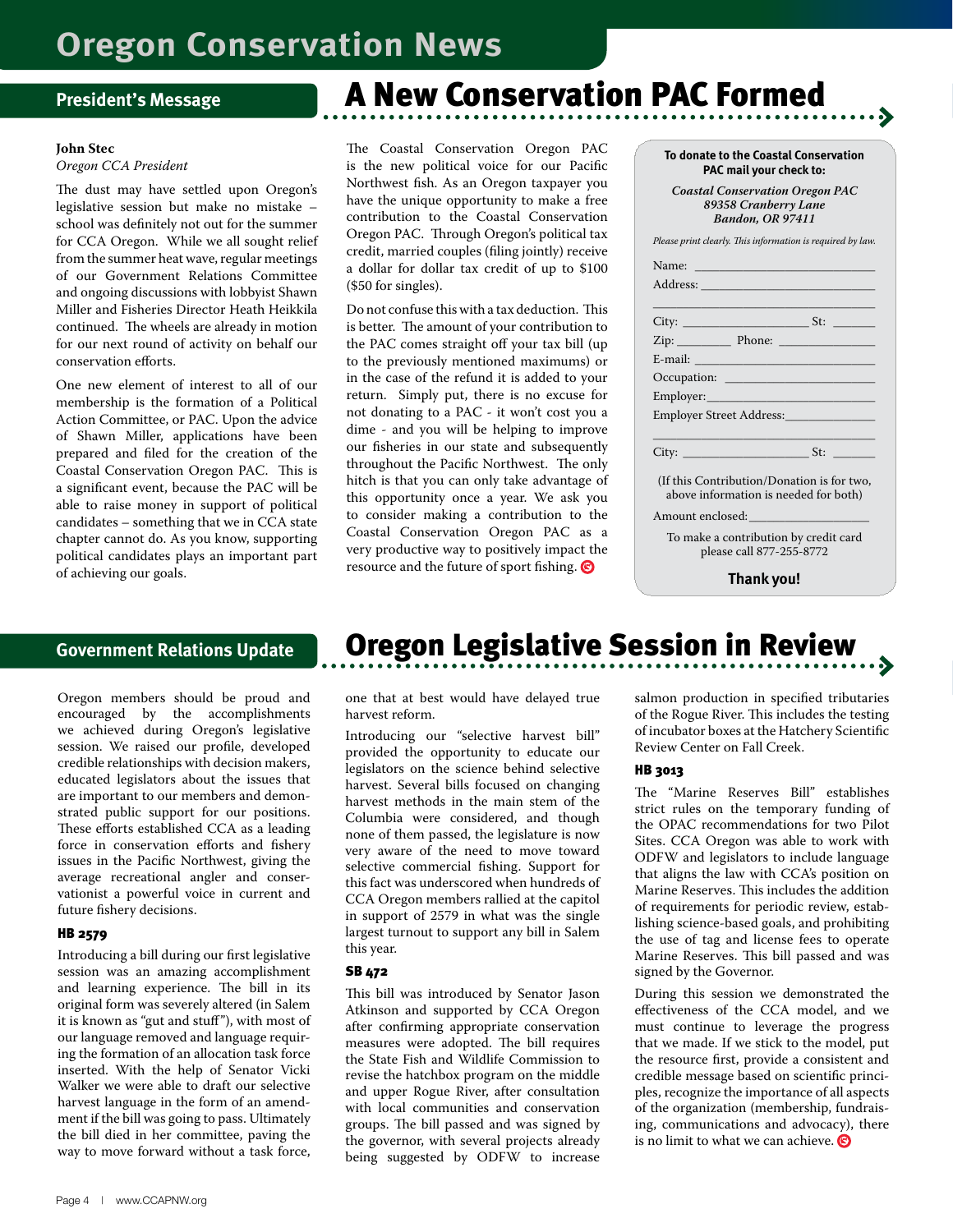#### **President's Message**

#### **Matt Olson**

*Washington CCA President*

When I look back at all that we have accomplished as an organization over the past two years, and how quickly we have been able to make a difference, I could not be more proud of our collective efforts. In spite of those accomplishments and the progress we are making, every once in awhile I have an experience that strengthens my resolve even more, and reminds me how important it is that we implement selective harvest.

On a recent sturgeon fishing trip, I was disgusted - and angered - to see net marks on every single sturgeon that we caught. I took many photos of these fish to illustrate

## Gilnets at the Expense of the Greater Good

the widespread damage that these nets inflict upon our fisheries.

By contrast, recreational anglers use barbless hooks, enabling them to release fish unharmed. No net marks, no trauma, no bi-catch left to slowly suffocate after being caught by the gills, and no abandoned nets to clutter waterways and damage the ecosystem.

Gill nets are a barbaric and completely unnecessary way of harvesting fish. It is inexcusable that a small number of people are allowed to use this outdated and unsustainable way of commercially harvesting fish at the expense of the resource and the greater public good.

We are making great strides in our efforts to achieve harvest reform, and I can't tell you how much I appreciate the efforts and the great work that is being done by all of our volunteers. I know that it takes time away from your families, friends and even your fishing, but it will take the involvement of every last CCA member to achieve our goal. And it's worth it.

Never underestimate the power of your voice and the importance of your stake in this battle. We have a lot to lose - and everything to gain - in this fight to save our imperiled resources.



A sturgeon with a piece of gillnet embedded in the fish's body. *Matt Olson photo.*

#### **Government Relations Update**

#### **Andrew Marks** *CCA Washington*

Puget Sound Chinook have been listed under the Endangered Species Act (ESA) for over 10 years, and despite millions spent on habitat, land use restrictions, stormwater control measures and myriad other measures, they are no closer to recovery today than when they were listed. The law requires a harvest management plan be adopted by NOAA for Puget Sound Chinook. The current plan was adopted before the recommendations of the Hatchery Scientific Review Group were released in 2004 and we now understand that we will not acheiverecovery without implementing integrated harvest and hatchery reforms.

A pivotal problem with the current plan is that it doesn't distinguish betweenhatchery origin (adipose fin clipped) and natural origin (unmarked) fish in setting spawning escapement levels. Multiple studies have shown that when too many hatchery origin fish spawn with wild fish, the productivity and survival of the wild stock is degraded. Simply put, most hatchery fish are produced to be harvested, and wild fish must be protected if recovery is to occur.

## Recipe for Recovery; Wild and Hatchery Chinook Don't Mix

escape a gill net. *Matt Olson photo.*

This sturgeon had the majority of its' gill plate torn off while attempting to

The Puget Sound Harvest Management Plan is up for renewal, and WDFW is in the final stages of negotiating a new plan with the treaty tribes. CCA raised concerns about current high harvest rates and the aggregation of spawner composition with the WDFW staff and Commission. Before we raised the aggregation issue, it wasn't even being discussed.

The ESA establishes a legal requirement for the plan to "not impede recovery" of the species. Fisheries managers are currently managing for maximum harvest allowed on aggregated (hatchery and wild) and weak mixed stocks. The result is that high impacts on protected wild fish is permitted, and too many hatchery fish (up to 70% in some Puget Sound rivers) are left unharvested to stray onto the spawning beds with the remaining wild fish. It's a lose-lose scenario. Wild stocks are degraded, a lot of hatchery fish go unharvested, seasons are shortened and recovery of wild populations takes a back seat to aggregation.

CCA continues to press the aggregation issue. WDFW, as fisheries co-manager, is faced with a hard decision – todemand selective harvest reforms in the face of opposition from the treaty tribes, or to ignore the needs of the resource , WDFW policy, and best available science. The most likely alternative to implementing selective harvest is to dramatically reduce production at many hatchery programs, which would harm all classes of fishers. CCA has pressed this aggregation issue with WDFW staff, the Congressional delegation,the WDFW Commission, the Governor's staff, and up to the Governor herself.

The harvest plan for Puget Sound will likely set a precedent for how harvest of ESA stocks are managed elsewhere in the state and region. The proposed plan update will be forwarded to NOAA from WDFW and the treaty tribes in September.. NOAA will review the plan before releasing it for public comment and review later this year.. The updated plan must be adopted by April and could be in place for up 10 years.

The irony is that when implemented, selective harvest would likely result in increased harvest levels of hatchery origin fish that need to be removed. If we fail to begin implementation, the likely result will be extinction of more runs of wild endangered Chinook Salmon in Puget Sound.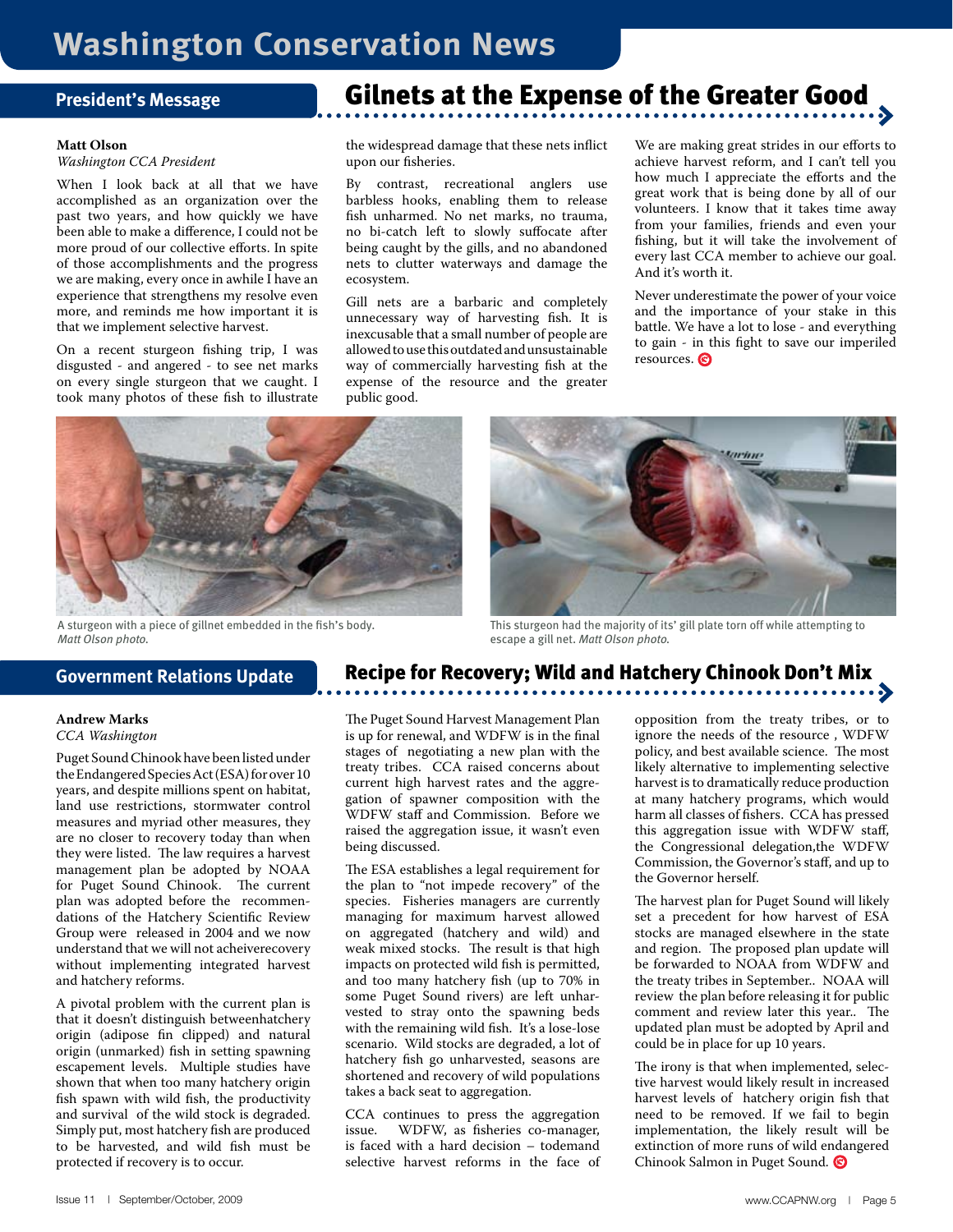## **Contact Your Local Coastal Conservation**

## OREGON CHAPTERS

#### **COLUMBIA COUNTY**

| <b>Chapter Location:</b> | St. Helena                  |
|--------------------------|-----------------------------|
| President:               | <b>Ed Rabinowe</b>          |
| Contact:                 | erabinowe@juno.com          |
|                          | 503-366-3565                |
| Meeting Info:            | Monthly                     |
|                          | 2nd Tuesday, 7pm            |
|                          | The Village Inn             |
|                          | <b>St. Helens, OR 97051</b> |
|                          | 503-397-1490                |
| <b>Banquet Date:</b>     | TBD, 2010                   |
|                          |                             |

#### **EMERALD EMPIRE - EUGENE/SPRINGFIELD**

| <b>Chapter Location:</b> | Eugene/Springfield         |
|--------------------------|----------------------------|
| President:               | <b>Mark Seghetti</b>       |
| Contact:                 | thesteelheader@comcast.net |
|                          | 541-968-4665               |
| Meeting Info:            | Please call or email for   |
|                          | location and date.         |
| <b>Banquet Date:</b>     | TBD, 2010                  |

Chapter Location: **Bend**

**Gil Muhleman** Contact: *541-419-7778* T<sub>B</sub>A

#### **HIGH DESERT - BEND**

| <b>Chapter Location</b> |
|-------------------------|
| President:              |
| Contact:                |
| New Chapter:            |

#### **LINN BENTON CHAPTER**

| (ALBANY AND SURROUNDING AREA) |
|-------------------------------|
| Chapter Location: Albany      |
| <b>John Elder</b>             |
| elderjj@hotmail.com           |
| 541-928-7818                  |
| <b>TBA</b>                    |
| <b>TBA</b>                    |
|                               |

#### **MOUNT HOOD - GRESHAM**

| <b>Chapter Location:</b> | Gresham                    |
|--------------------------|----------------------------|
| President:               | <b>Wade Radke</b>          |
| Contact:                 | MtHood@ccapnw.org          |
|                          | 971-322-5894               |
| Meeting Info:            | Every even month           |
|                          | 2nd Wednesday, 6:30 pm     |
|                          | <b>Gresham Golf Course</b> |
| <b>Banquet Date:</b>     | September 16, 2009         |

#### **NORTHEAST - PENDLETON**

| <b>Chapter Location:</b> | Pendleton             |
|--------------------------|-----------------------|
| President:               | <b>Scott Paul</b>     |
| Contact:                 | goose klr@hotmail.com |
|                          | 541-276-1951          |
| New Chapter:             | <b>TBA</b>            |

#### **PORTLAND METRO**

| Portland                  |
|---------------------------|
| <b>John Zell</b>          |
| jzell@zephyr.net          |
| 503-282-9347              |
| Monthly                   |
| 1st Wednesday, 7 pm       |
| <b>The Kennedy School</b> |
| Portland, OR              |
| October 16, 2009          |
|                           |

#### **ROGUE VALLEY CHAPTER**

|                           | (MEDFORD AND SURROUNDING AREA)   |
|---------------------------|----------------------------------|
| Chapter Location: Medford |                                  |
| President:                | <b>Steve Nelson</b>              |
| Contact:                  | steven2873@gmail.com             |
|                           | 541-973-6215                     |
| Meeting Info:             | 2nd Tuesday,                     |
|                           | <b>Every even month</b>          |
|                           | <b>Black Bear Diner, Medford</b> |
|                           | 6:00 PM                          |
| <b>Banquet Date:</b>      | September 25, 2009               |
|                           |                                  |

#### **SALEM**

```
Chapter Locati
President:
Context:Meeting Info:
```

| on: | Salem                     |
|-----|---------------------------|
|     | <b>Brian Canini</b>       |
|     | bbc0798@comcast.net       |
|     | 503-930-6860              |
|     | <b>Parrish Middle</b>     |
|     | <b>School Library</b>     |
|     | "D" St. at Capitol St. NE |
|     | Salem, OR                 |
|     | TBD, 2010                 |

#### **TILLAMOOK**

**Banquet Date:** 

| <b>Tillamook</b>        |
|-------------------------|
| <b>Jack Smith</b>       |
| asgs@oregoncoast.com    |
| 503-842-6313            |
| Monthly                 |
| 3rd Friday, 6:30 pm     |
| <b>Tillamook Office</b> |
| of ODFW                 |
| (Please contact to      |
| verify location)        |
| TBD, 2010               |
|                         |

#### **TUALATIN VALLEY**

| <b>Chapter Location:</b> | Aloha                     |
|--------------------------|---------------------------|
| President:               | <b>Frank Unger</b>        |
| Contact:                 | tualatinvalley@ccapnw.org |
|                          | 503-936-6581              |
| Meeting Info:            | Monthly                   |
|                          | 3rd Monday                |
|                          | <b>Tualatin Valley</b>    |
|                          | <b>Fire and Rescue</b>    |
|                          | 20665 SW Blanton,         |
|                          | Aloha, OR                 |
| <b>Banquet Date:</b>     | TBD, 2010                 |
|                          |                           |

#### **WILLAMETTE FALLS**

| Chapter Location: Milwaukie |                            |
|-----------------------------|----------------------------|
| President:                  | <b>Rick Atwood</b>         |
| Contact:                    | watershedboats@molalla.net |
|                             | 503-829-3611               |
| Meeting Info:               | <b>TBA</b>                 |
| <b>Banquet Date:</b>        | <b>TBD, 2010</b>           |
|                             |                            |

### **Pacific Northwest Leadership**

1006 W. 11th Street Vancouver, WA 98660 877-255-8772

### **OREGON**

**Gary Loomis–**Founding Chairman, Pacific Northwest **Dave Schamp–**Chair **John Stec–**President **Jack Smith–**Vice President and Chair, Government Relations **Lynn Buerer–**Vice President and Treasurer **Ken Chambers–**Vice President and Chair, Membership, Chapter Development **Geana Tyler–**Secretary **John Stec–**Chair, Management **Frank Unger–**Chair, Budget Committee **Angela Hult, Bryan Edwards–** Co-chairs, Communications **Jim Marquoit–**Vice Chair, Government Relations

### **WASHINGTON**

**Gary Loomis–**Founding Chairman, Pacific Northwest & WA Chairman **Rob Tobeck–**Vice Chairman **Matt Olson–**President **Stan Brogdon–**Vice President **Glen Johnston–**Vice President, Fundraising **Lance Barrett–**Treasurer **Carolyn Sork–**Secretary **Matt Olson–**Chair, Management **Lance Barrett–**Chair, Budget **Ed Wickersham–**Chair, Government Relations **Dale Scott–**Chair, Chapter Development **Jim Bain–**Chair, Membership **Gary Johnson–**Chair, Nominations **Vacant–**Chair, Communications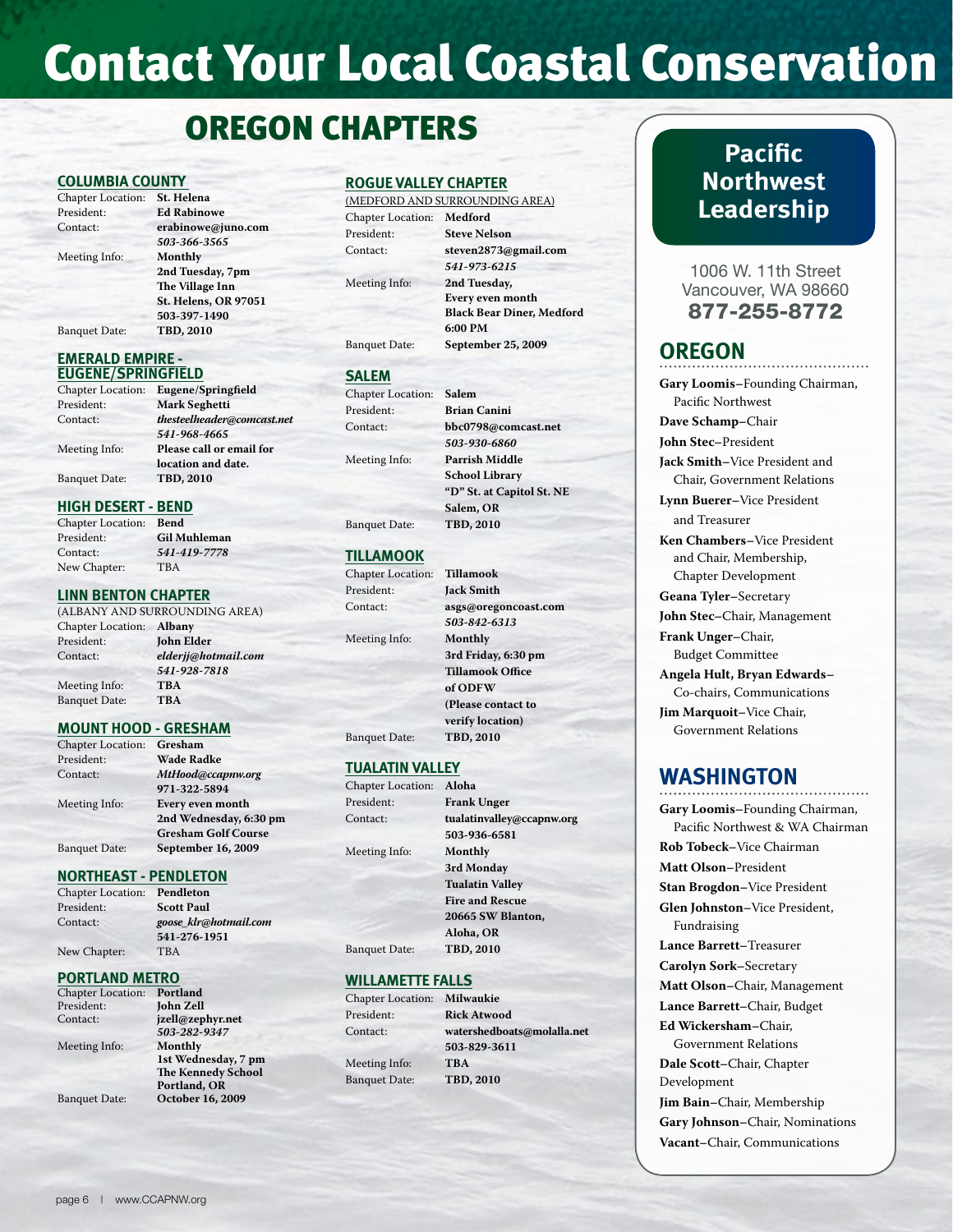# **Association Chapter and Get Involved!**

## WASHINGTON CHAPTERS

#### **NORTH SNOHOMISH COUNTY**

| September 2008              |
|-----------------------------|
| <b>Marysville</b>           |
| <b>Errol Collins</b>        |
| $(360) 659 - 5193$          |
| Monthly - 2nd Tuesday, 7 pm |
| <b>Bayside Marine,</b>      |
| 1111 Craftsman Way,         |
| Everett, WA 98201           |
| February 13th, 2010         |
|                             |

#### **HELLS CANYON CHAPTER**

| Established:             | January 2009                    |
|--------------------------|---------------------------------|
| <b>Chapter Location:</b> | Clarkston, WA & Lewiston, ID    |
| President:               | <b>Michelle Peters</b>          |
| Contact:                 | $(509) 751 - 2007$              |
|                          | michellepeters@clarkston.com    |
| Meeting Info:            | 2nd Wednesday of                |
|                          | odd months, 6:30 pm             |
|                          | <b>Snake River Canyon Lodge</b> |
|                          | 90 2nd Street                   |
|                          | Asotin, WA                      |
| <b>Banquet Date:</b>     | TBD - 2010                      |
|                          |                                 |

#### **NORTH SOUND**

| Established:             | April 2008                              |
|--------------------------|-----------------------------------------|
| <b>Chapter Location:</b> | <b>Bellingham</b>                       |
| President:               | <b>Marcus Schumacher</b>                |
| Contact:                 | northsound@ccapnw.org                   |
|                          | $(360)$ 319-6901                        |
| Meeting Info:            | <b>Contact Marchus Schumacher</b>       |
|                          | for meeting times & locations           |
|                          | Alternate between Whatcom               |
|                          | & Skagit Counties -                     |
|                          | <b>Skagit Co. Location: Sportsman's</b> |
|                          | Warehouse, Burlington;                  |
|                          | <b>Whatcom Co. Location: TBD</b>        |
| <b>Banquet Date:</b>     | May 1st, 2010                           |

#### **INLAND EMPIRE**

Established: **September 2008** Chapter Location:<br>President: President: **Casey Mason**<br>
Contact: **C.mason@awy** Meeting Info: **Time/Date TBA** Banquet Date: **TBA - October, 2009**

#### **SEA-TAC**

| Established:             | October 2007                  |
|--------------------------|-------------------------------|
| <b>Chapter Location:</b> | <b>Des Moines</b>             |
| President:               | <b>Frank Eshpeter</b>         |
| Contact:                 | seatac@ccapnw.org             |
| Meeting Info:            | Monthly - 3rd Tuesday, 7 pm   |
|                          | Des Moines Masonic Hall,      |
|                          | 2208 S. 233rd St., Des Moines |
| <b>Banquet Date:</b>     | March 13, 2010                |
|                          |                               |

 $c$ .mason@qwestoffice.net *(509) 590-8383*

**Cabela's, Post Falls**

#### **LEWIS COUNTY**

| April 2007                   |
|------------------------------|
| Centralia                    |
| <b>Jeff Ashe</b>             |
| lewiscounty@ccapnw.org       |
| Monthly - 2nd Thursday, 7 pm |
| <b>Powersports NW</b>        |
| 300 S. Tower Ave., Centralia |
| <b>March 20th, 2010</b>      |
|                              |

#### **LOWER COLUMBIA**

| Established:         | September 2007                    |
|----------------------|-----------------------------------|
| Chapter Location:    | Longview                          |
| President:           | <b>Rick Estes</b>                 |
| Chapter:             | lowercolumbia@ccapnw.org          |
|                      | $(360)$ 957-3718                  |
| Meeting Info:        | Monthly - 3rd Thurs., 6:30pm      |
|                      | <b>Monticello Hotel, Longview</b> |
| <b>Banquet Date:</b> | TBD - 2010                        |

## **CCA 2009 Summer/Fall Banquet Calendar**



Please mark your calendar with the following important dates and plan to attend the banquet(s) in your area.

#### Washington Banquets ........ Banquet Date

| Sno-KingSeptember 11th      |
|-----------------------------|
| Yakima September 19th       |
| Capitol City September 26th |
| Inland EmpireOctober TBD    |

#### Oregon Banquets ............... Banquet Date

| Mt. Hood September 16th      |  |
|------------------------------|--|
| Rogue Valley  September 25th |  |
| Portland Metro October 16th  |  |

#### **KITSAP**

Established: **April 2008** Chapter Location:<br>President:

President: **Charles Gauthier**<br>
Contact: *cauthierc@wavec* Contact: *gauthierc@wavecable.com*<br>Meeting Info: **Monthly - 4th Thurs., 6:30** Monthly - 4th Thurs., 6:30 pm **All Star Lanes Silverdale 10710 Silverdale Way Silverdale, WA** Banquet Date: **March 27th, 2010**

#### **CAPITOL CITY**

| Established:             | <b>May 2008</b>                |
|--------------------------|--------------------------------|
| <b>Chapter Location:</b> | Lacey                          |
| President:               | <b>Frank Betrozoff</b>         |
| Contact:                 | capitol-city@ccapnw.org        |
| Meeting Info:            | Monthly - 1st Tuesday, 6:30 pm |
|                          | Lacey Fire Dept. #31,          |
|                          | 1231 Franz St., Lacey          |
|                          |                                |

Banquet Date: **September 26, 2009**

#### **SNO-KING**

| January 2008                 |
|------------------------------|
| Woodinville                  |
| <b>Scott Sypher</b>          |
| snoking@ccapnw.org           |
| Monthly - Last Tuesday, 7 pm |
| <b>Three Rivers Marine,</b>  |
| 24300 Woodinville-           |
| Snohomish Rd., Woodinville   |
| September 11th, 2009         |
|                              |

Established: **May 2008**

#### **SOUTHWEST WASHINGTON**

Established: **October 2007** Chapter Location: **Camas** President: **Conan Elliott**<br>
Contact: **Symbolism** 

Contact: *swwashington@ccapnw.org*  Monthly - 2nd Tuesday, 7 pm **Camas Meadows Golf Club, 4105 NW Camas Meadows Dr., Camas - call for directions: (360) 833-2000**

**Banquet Date:** 

#### **TRI-CITIES**

Established: **January 2008** Chapter Location:<br>President: President: **Stan Brogdon**<br> **Contact:** tricities@ccan

**Meeting Info:** 

Contact: *tricities@ccapnw.org (509) 531-1553* **2nd Thursday, 7 pm O'Callahan's @ The Shilo Inn, Richland**

**Banquet Date:** 

#### **YAKIMA**

Established: **November 2007** Chapter Location:<br>President: President: **Mike Hammond**<br>Contact: *vakima@ccapnw* 

Contact: *yakima@ccapnw.org (509) 833-1161* Meeting Info: **Monthly - 2nd Wednesday, 7 pm Yakima Carpenter's Hall, 507 S. 3rd, Yakima** Banquet Date: **September 19th, 2009**